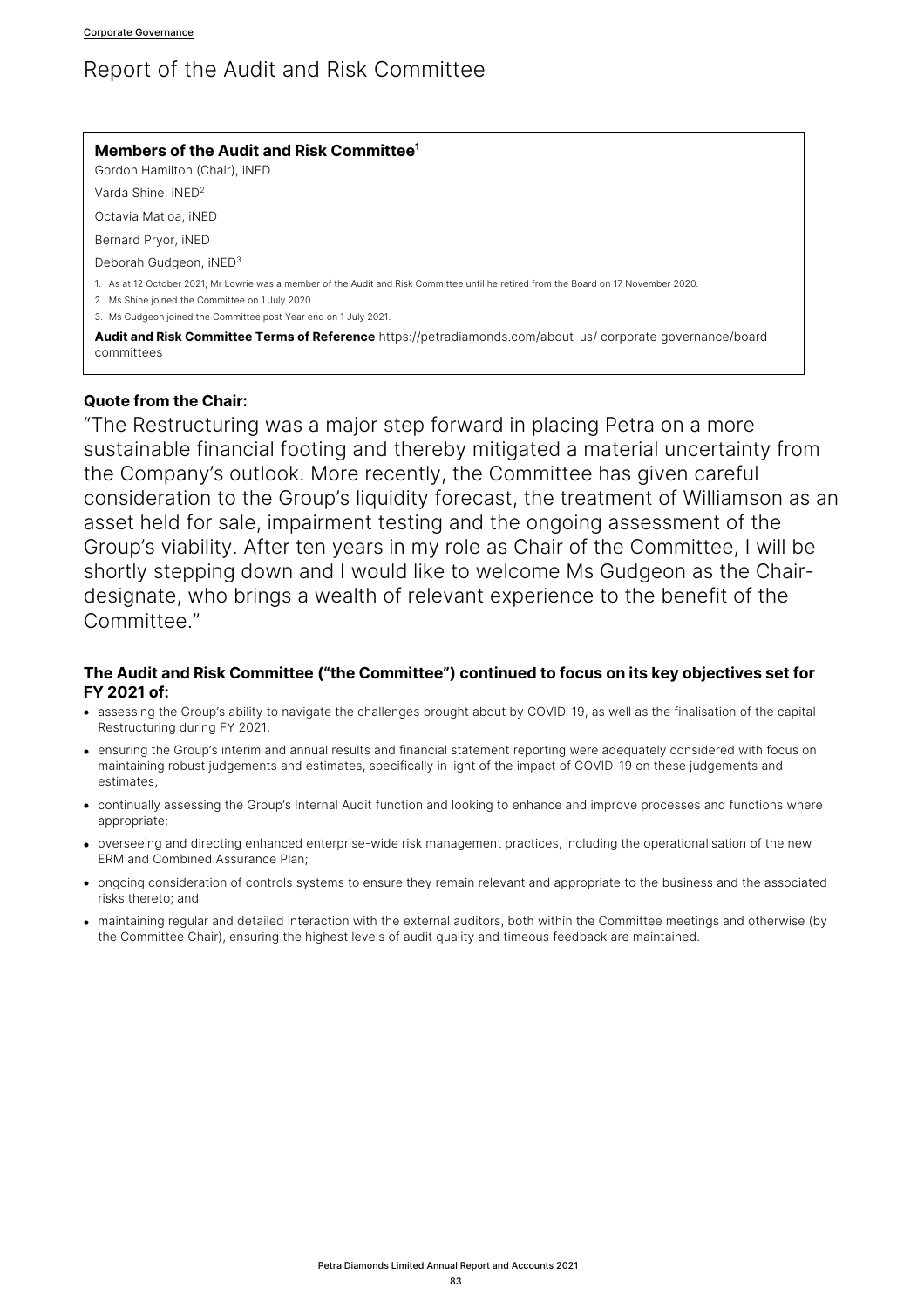### **Dear shareholder,**

The Audit and Risk Committee plays a vital role at Petra by ensuring that the Group has effective and appropriate risk management and internal control systems, backed up by comprehensive financial, governance, Internal Audit and reporting functions. As Chair of the Committee, I am pleased to have this opportunity to summarise some of the key developments during the Year, as well as our ongoing responsibilities and objectives.

# **Careful consideration of capital structure, debt Restructuring, banking covenants, going concern and the Viability Statement**

Despite facing a number of challenges during FY 2021, improvements in market conditions and the easing of certain COVID-19 restrictions resulted in an increase in demand for rough diamonds, specifically during H2. This allowed for a higher volume of diamond sales to be generated by the Group, which further benefitted from a ca. 9% increase in diamond prices on a like-for-like basis when compared to FY 2020. In addition, the Company recovered and sold a number of Exceptional Stones from Cullinan during FY 2021, yielding a total of US\$62.0 million in sales revenues.

During October 2020, an in-principle agreement was reached with the AHG and South African Lender Group to restructure both its existing Notes as well as its existing banking facilities, including amounts drawn under its ZAR500 million (US\$28.9 million) WCF, ZAR400 million (US\$23.1 million) RCF and amounts outstanding under the Group's guarantee to its BEE partners' facilities (ca. ZAR694 million). The Restructuring entailed a debt-for-equity swap which impacted the Group's equity shareholders and was thus subject to shareholder approval by way of voting at a Special General Meeting; this approval was obtained in January 2021.

The Restructuring completed in March 2021 and significantly reduced the Company's gross debt from US\$817.5 million directly before the Restructuring to US\$450.1 million immediately thereafter, with some US\$10.3 million (ZAR160 million) remaining undrawn and available to the Group.

Loan notes reduced from US\$713.7 million (US\$650 million capital plus accrued interest of ca. US\$63.7 million to date of settlement) to US\$336.7 million, while debt owed under the Group's banking facilities saw an additional US\$10.3 million (ZAR160 million) RCF being made available to the Group, increasing these facilities to ZAR560 million, while the previous ZAR500 million WCF and the ZAR683 million BEE guarantee facilities were refinanced and replaced by a ZAR1,200 billion amortising term loan.

The Committee was kept fully appraised of and reviewed the proposed Restructuring, liquidity and cashflow forecast positions, including potential forecast covenant breaches (related to its first lien bank debt facilities), as well as Management's engagements with the AHG and the South African Lender Group. The Committee noted that the first lien covenants were set with limited headroom to the Company's base case and as such, results of the stress testing indicated that in the event of a combination of all tested scenarios, possible covenant breaches associated with the South African banking facilities may occur at June 2022, while a breach is also projected in December 2022 on an individual stress test basis. The Committee noted that at the time of any covenant breach in June 2022 and December 2022 under such scenarios, projected cash balances exceed outstanding debt under these facilities, which would allow the Group to fully pay down the drawn facilities prior to the breach occurring and maintain adequate liquidity. The forecasts indicate that under the sensitivity scenarios, the Group is not reliant on the facilities. Refer to the going concern note to the Financial Statements on page 146. The Committee also carefully considered the projections to FY 2026 which informed the Board's assessment of the Group's viability for this period; refer to the Viability Statement on pages 96 and 97. The Committee regularly discussed these issues and the Restructuring and potential deleveraging mechanisms available to the Group with the full Board, ensuring at all times that appropriate consideration was being given and that external reporting in regulatory announcements was always appropriate, balanced and complete. Consideration was also applied to the accounting treatment of the loan notes, debt-for-equity conversion, South African lender facilities, transaction costs and assumptions relating to the substantial modification assessment of the Restructuring under IFRS on the Group's balance sheet at Year end.

# **Reviewing LOM estimates leading to impairments**

IFRS requires that detailed impairment reviews are performed for each reporting period if there are indications of a potential impairment. Market conditions in the global rough diamond market, the ongoing impact of the COVID-19 pandemic, volatility of and variability in product mix are all factors impacting the rough diamond prices achieved by Petra during the Year. Given the impact of the strengthening South African Rand, specifically in the period leading up to Year end, Management also considered the impact of ZAR:USD movements on the business, coupled with the unexpectedly high waste-ingress experienced at Finsch toward the middle of FY 2021, and identified there to be indicators of impairment, which required the carrying out of tests for each mine based on the underlying LOM models. Improving diamond prices as well as the higher incidence of Exceptional Stones at Cullinan also prompted Management to consider any possible reversals of prior impairments.

The review required Management to use its judgement and make assumptions with regards to production rates, operating costs, cost savings incorporated into the long term forecasts, Capex, classification of Williamson as an asset held for sale and its recoverable value, and the Group's reserves and resources, coupled with a robust discussion on diamond pricing in light of the positive trends in the diamond market witnessed more recently measured against prices achieved historically and anticipated future pricing. Economic assumptions around inflation, foreign exchange rates and discount rates are further included in the preparation of the models with the resultant net present value per mine then being compared to the carrying value of mining assets, ore stockpiles and diamond inventories. An impairment of US\$15.1 million (FY 2020: US\$27.6 million) was recognised at Finsch and an impairment of US\$2.2 million (FY 2020: US\$11.7 million) at Koffiefontein. No impairment charge was recognised at Cullinan, nor was any impairment's reversal deemed appropriate in the current Year.

The Committee assessed all these key assumptions and project initiatives, considered market conditions, and was kept abreast regularly by Management of developments at the operations, as well as holding frequent discussions with the external auditors so as to ensure appropriate external reporting was provided.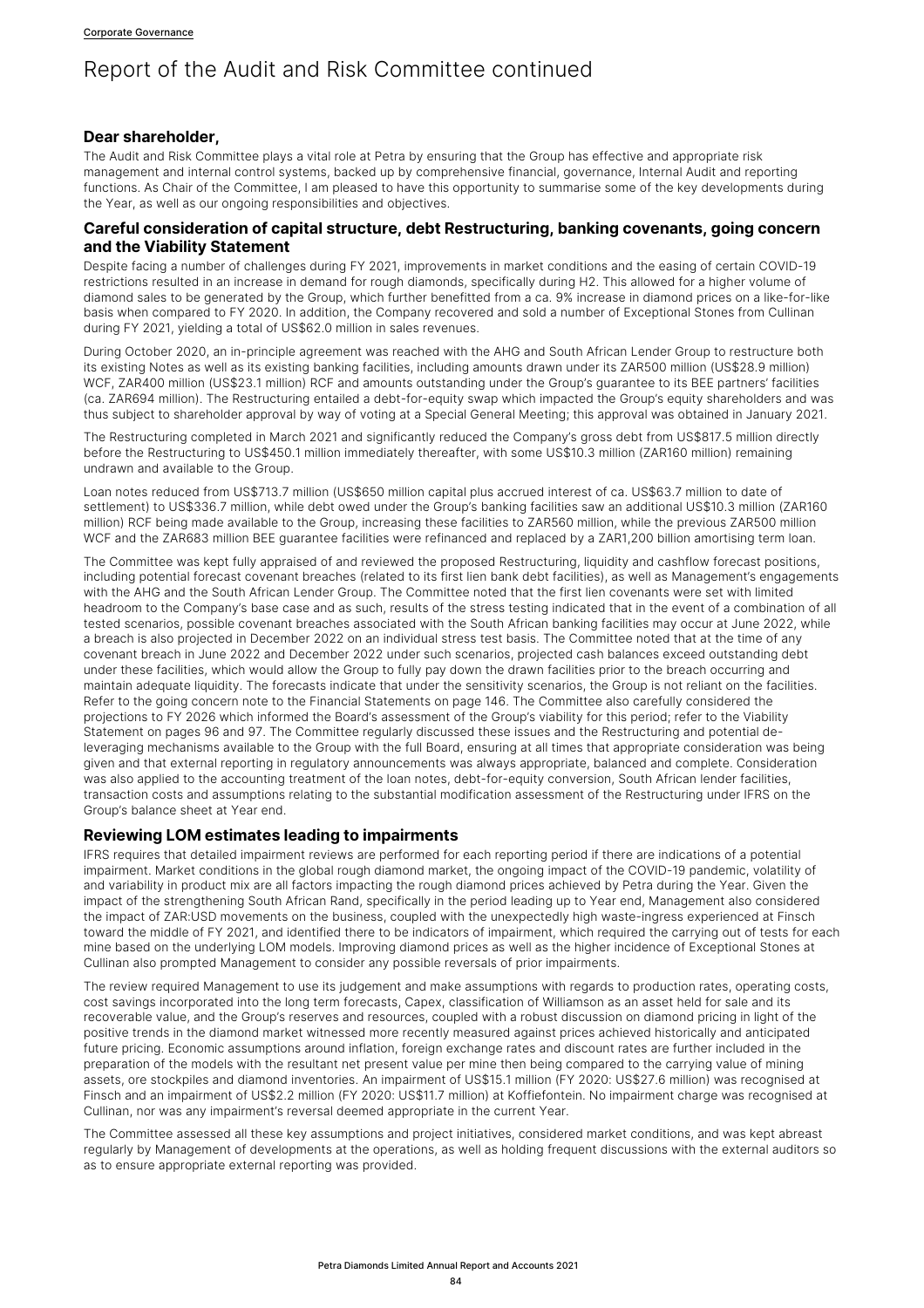### **Williamson held for sale and impairment considerations**

The Board reviewed its strategic options around the Williamson operation during FY 2021. The Williamson mine has remained on care and maintenance since April 2020; however, the Company is currently taking steps to resume production, given the improvement in market conditions over recent months. This strategic review gave rise to key considerations around the reclassification of Williamson as an asset held for sale on the Group's balance sheet, amounts relating to unsettled and disputed tax claims and unpaid taxes, and the measurement of the Williamson assets at the lower of carrying value and the recoverable amount for impairment.

The Committee assessed the requirements and criteria under IFRS 5, the carrying value of the assets and fair value less costs to sell for impairment. An impairment of US\$21.4 million was recognised, based on the best available information at the present time, to reduce assets of Williamson to equal the fair value less costs to sell on the recognition of Williamson as held for sale. Consideration was given to Management's assumptions in respect of a provision amounting to US\$19.5 million raised for unsettled and disputed tax claims. Discussions with the external auditors were held pertaining to the assessments to ensure the appropriate external reporting and disclosure on the Group's balance sheet at Year end.

#### **Tanzanian legislative environment**

Ongoing legislative challenges in Tanzania impacting the mining industry, coupled with the blocked parcel of rough diamonds dating back to September 2017, continue to constitute a commercial risk for the Group. The Committee considered external legal advice received by Management, which highlighted the Company's legal right to receive the parcel as well as Petra's adherence to all requisite procedures. These factors, along with the ongoing engagement with the GoT and its decision to approve and release subsequent parcels, show that the continued seizure of the parcel is not indicative of a wider dispute, which would increase the risk of the Group's ownership and right to the diamonds being contested. This provided further additional support to the likelihood of the release of the parcel and therefore, the Committee's consideration of the carrying value of the parcel and its reflection thereof in inventory.

The Committee held frequent discussions with Management on VAT receivables at Williamson throughout the Year, wherein updates concerning feedback on engagements with the GoT were provided. Consideration of refunds received towards the end of FY 2021, incountry legal advice as to the VAT legislative changes in July 2020 amending the categorisation of raw minerals (which had previously applied for the period post July 2017 to June 2020) in the context of Williamson's diamond exports, current fiscal constraints in Tanzania and the political environment were further considered by the Committee. Given the continued delays in recovery, significant uncertainty exists regarding the timing of receipt. Following a review of Management's analysis, taking into account the US\$10.0 million of VAT refunds received in two separate payments during FY 2021 relating to VAT due pre-July 2017, the Committee agreed with their assessment around the potential timing of the recoverability of the receivables and credit adjusted discount rate, and agreed with the suggested provision to appropriately reflect a time value of money adjustment. It was noted that the disputed VAT balance of US\$26.9 million relating to the period July 2017 to June 2020 was written down to US\$nil. The provision of US\$28.8 million (FY 2020: US\$29.6 million) is appropriately disclosed under asset held for sale in the Group's balance sheet at Year-end.

#### **Recoverability of BEE loans receivable**

The BEE partners hold non-controlling interests in Cullinan, Finsch and Koffiefontein. In determining the extent to which expected credit losses may apply, the Group assessed the agreement entered into, during March 2021, between the Group and its BEE partners with respect to the offset of the gross receivable and payable balances and the future free cashflows expected to be generated by the mining operations, based on the current LOM plans.

Subsequent to the offset agreement, the Group held BEE loan receivables of US\$52.4 million (before recognising expected credit losses or reversals under IFRS 9) due from its BEE partners, as set out in note 16, which are repayable out of the future free cashflows generated from the Group's mines.

Under IFRS 9, the Group performed an expected credit loss assessment on the recoverability of the BEE receivable balance and recorded an expected credit loss reversal of US\$5.8 million with a provision of US\$5.1 million remaining which is specifically attributable to the Koffiefontein portion of the expected credit loss provision, which required judgement and estimation by Management. The Committee carefully considered the appropriateness of judgements and estimates applied in determination of the accounting for the offset of the gross receivable and gross payable, together with the expected credit loss reversal determination, and agreed with Management's assessment.

#### **Other matters considered by the Committee**

#### **Litigation at Williamson**

During May 2020, a UK-based law firm, Leigh Day, filed claims in the High Court of England and Wales against Petra and WDL. The claims are understood to have been filed on behalf of anonymous individuals in relation to alleged breaches of human rights at the Williamson mine, arising from the mine's security operations.

The Committee takes these allegations extremely seriously. A sub-committee of the Board, the Tunajali Committee which was formed entirely of independent Non-Executive Directors, was established. The Tunajali Committee initiated an investigation, which was carried out by a specialist external adviser in conjunction with specialist human rights lawyers advising the Tunajali Committee and the Group, for the purposes of responding to the allegations and was responsible for overseeing this investigation and reporting back regularly to the Board.

The Company took immediate precautionary measures to address the concerns raised, ahead of the findings of the investigation and in order to mitigate the risks of future incidents, including the appointment of a new third-party security contractor, the training of all security personnel and internal management at WDL on human rights and their obligations in terms of the VPSHR and the launch of an OGM.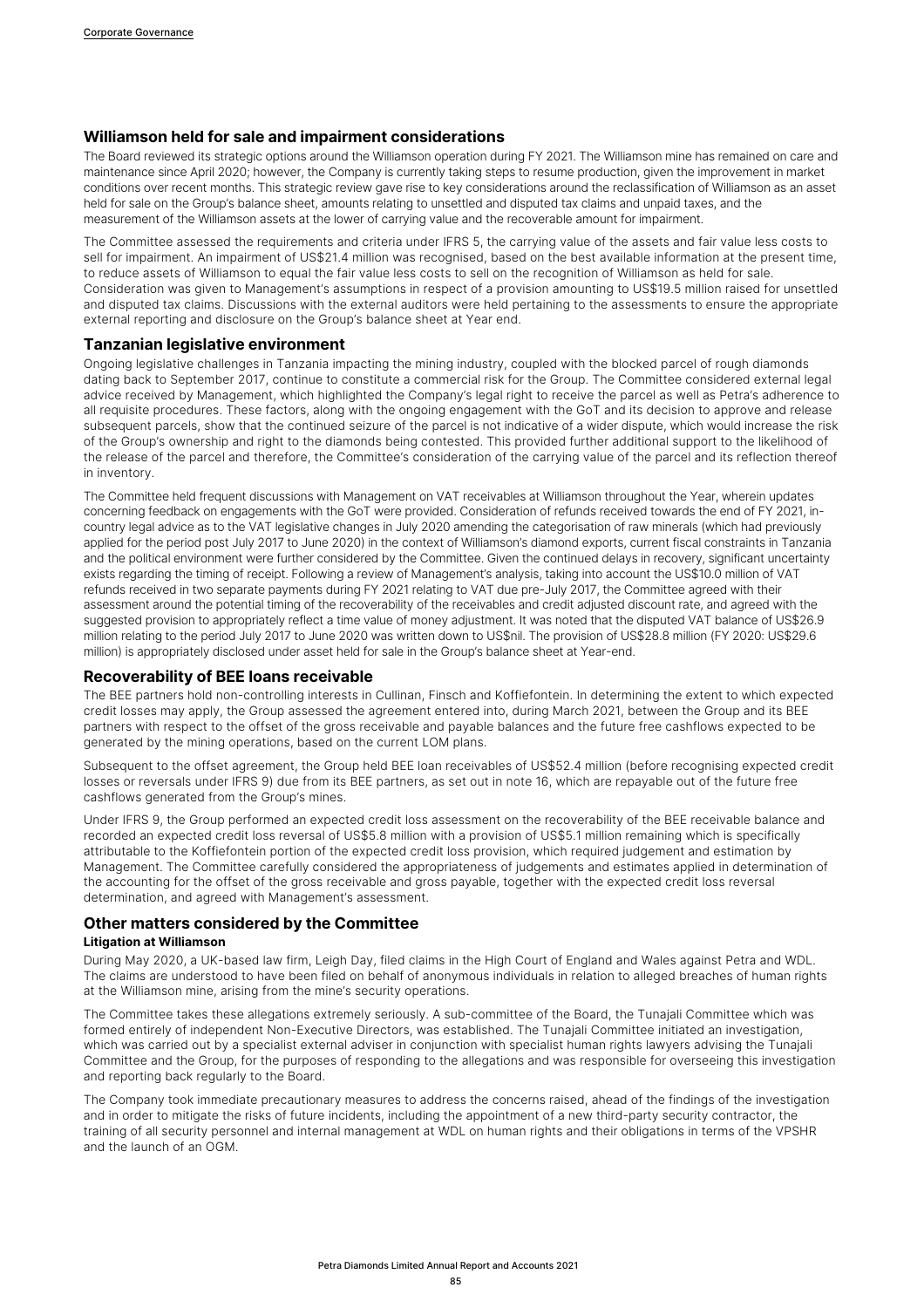# **Other matters considered by the Committee continued**

#### **Litigation at Williamson continued**

On 12 May 2021, the Group announced the findings of the Tunajali Committee's investigation and the measures that had been or will be put in place to address the issues identified, including the revision of reporting structures to enable the more timely, accurate and transparent reporting of all incursions and incidents, the enhancement of stakeholder engagement at the mine (as well as ongoing work Group-wide), and the establishment of a non-judicial IGM to investigate and resolve allegations of human rights breaches.

Petra also announced on 12 May 2021 that it had reached a settlement, on a no admission of liability basis, in relation to claims brought in London by Leigh Day on behalf of 71 anonymous claimants in relation to alleged breaches of human rights, associated with third-party security operations, at the Williamson mine.

The agreed total settlement figure announced in May 2021 was £4.3 million (US\$6.1 million), which includes the sum to be distributed to the claimants by Leigh Day, a contribution to the claimants' legal expenses and funds which Petra has committed to invest in programmes dedicated to providing sustainable support to the communities living around the mine. The Company also announced that its settlement agreement with Leigh Day included a framework pursuant to which an additional payment will be made by Petra in respect of up to 25 additional potential claimants who came forward in the final stages of the settlement negotiations. A settlement, on a no admission of liability basis, in relation to these 25 additional claims has been reached with Leigh Day.

In addition to the £4.3 million (US\$6.1 million) payment described above, the Company has incurred and provided for additional total costs of US\$6.6 million related to this matter in its FY 2021 accounts, the majority of which relate to legal, consultant, investigation and expert fees and which also cover the settlement of the 25 additional claims with Leigh Day.

Based on discussions with Management, their assessment of the investigation report of the findings, the settlement agreement with Leigh Day and the assumptions used for incurring and providing for additional costs relating to the claims raised at Year end, the Committee agrees with Management that the provision raised is sufficient and that the disclosures made are appropriate.

### **The Committee's responsibility towards risk management**

The Committee continued to execute its risk management oversight responsibilities ensuring that both operational and corporate level risk reviews were both carried out and appropriately reported on during the Year. In addition, the Committee had oversight of the Risk and Assurance function operationalising the new ERM and Combined Assurance Plan, which included a Group Risk and Assurance Policy Statement and Group Risk Policy and Framework. An enterprise-wide and 'bottom-up' risk relevance testing, assessment and aggregation was also carried out and integrated into the Group Risk Register.

The revised ERM approach has not materially amended the Group's principal risks as disclosed on pages 40 and 41.

## **Committee composition**

In November 2020, Mr Lowrie stepped down from the Board and as a member of the Committee. I would like to thank Tony for his exceptional contribution to Petra and the Committee over the years. In July 2021, we welcomed Ms Gudgeon to the Committee and she will shortly be taking over from me as Chair following the 2021 AGM. Deborah is a highly experienced non-executive director and audit committee chair, as well as having extensive experience working for companies in both Africa and the resources industry. She therefore has a high level of understanding of the risks and opportunities faced by such businesses and her background will be greatly relevant to Petra and the Committee.

حاله

**Gordon Hamilton** Audit and Risk Committee Chair 12 October 2021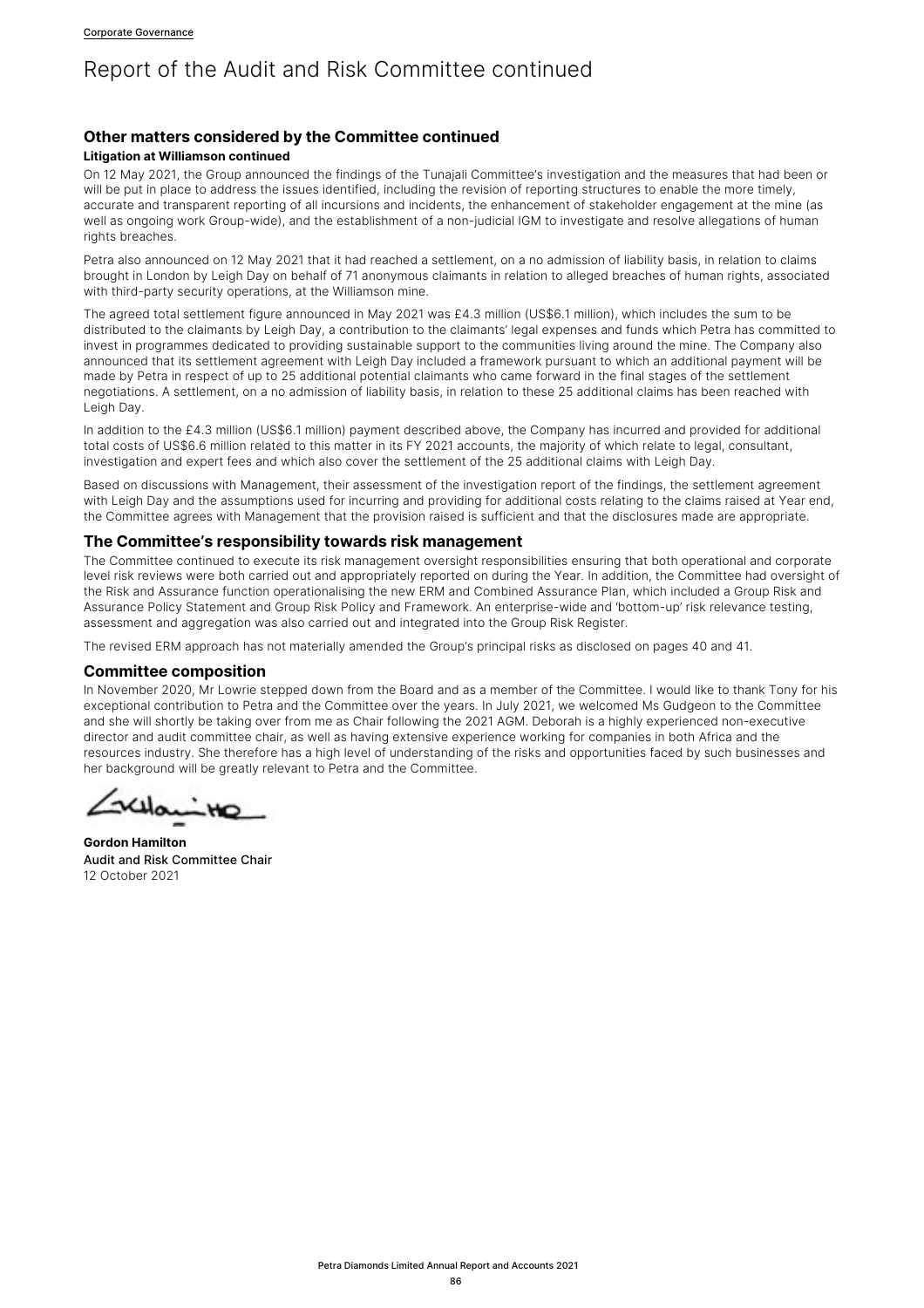#### **Committee experience and skill-set**

The members of the Audit and Risk Committee are considered to possess the appropriate skills and experience to monitor and ensure the integrity of the Group's financial reporting, Internal Audit, internal financial control and risk management systems and to support Petra's governance.

Mr Hamilton, the Chair of the Committee, fulfils the requirements of the Code with regards to recent and relevant financial experience, having spent more than 30 years as a partner at Deloitte LLP primarily responsible for multinational and FTSE 350 listed company audits in mining and for several South African companies. He is currently chairman of the audit committee for several other companies (refer to page 63).

Ms Gudgeon, who will succeed Mr Hamilton as Chair following the 2021 AGM in November 2021, joined the Committee post Year end and she likewise fulfils the requirements of the Code with regards to the required level of financial and audit experience. Ms Gudgeon qualified as a chartered accountant with PwC before going on to hold a range of roles at Deloitte, BDO and within industry. More recently, she has extensive experience as a non-executive director and chair of the audit committees of Highland Gold Mining Limited and Acacia Mining plc, and she currently holds the role of chair of the audit committee for FTSE 100 natural resources and industrial group Evraz plc.

In terms of the other Committee members, and in line with updated FRC Guidance, Dr Bartlett, as an experienced diamond geologist, possesses a wealth of sector-specific experience relevant to the nature of Petra's business; he was a member of the Committee until the end of FY 2020, at which point he stepped down from the Board. However, he remained available to the Company for the duration of FY 2021 as a Technical Consultant. Mr Lowrie brought many years of business experience across international banking and financial sectors; he was a member of the Committee until 17 November 2020, at which point he stepped down from the Board. Ms Matloa is a qualified Chartered Accountant who brings relevant business and audit experience as she is currently a member of the audit committee for other organisations in South Africa. Mr Pryor is a metallurgical engineer with 35 years of experience in the international mining industry. Ms Shine, who was appointed as a member of the Committee with effect from 1 July 2020, brings deep knowledge of the diamond industry, as well as significant experience in the South African and UK corporate environments.

When appropriate, new members of the Audit and Risk Committee will receive the required induction to ensure they are properly equipped to discharge their duties; this includes the standard Board induction process (as set out on pages 72 and 73), as well as information specific to the Committee such as its Terms of Reference, Internal Audit Charter, previous internal and external auditor reports and Committee meeting minutes. The Committee members receive appropriate ongoing training and development, as well as regular updates from the Group's external auditors on relevant financial reporting, governance and regulatory developments.

The Committee may, if considered necessary, take independent advice at the expense of the Company. Other than BDO LLP, as the external auditors, no other external consultants assisted the Committee during FY 2021.

### **Committee meetings**

Six meetings were held in FY 2021 and the Committee invited the Group Chairman, the Executive Directors, members of Senior Management (including the Exco members, the Group Risk and Assurance Manager and the Group Security Manager) and the Group Internal Audit Manager to attend these meetings as appropriate. In addition, the Chairman of the Committee met separately with the BDO LLP Audit Partner regularly without Management present to discuss significant audit and accounting matters, together with relevant financial reporting and governance developments. Audit Committee members were afforded the opportunity to meet with the auditors without the Executive Directors.

The Committee recognises the importance of allocating significant time to fulfil its duties effectively. In advance of each Committee meeting, a formal agenda and information pack is circulated allowing each member time to review the information and prepare for the Committee meetings. During the formal meetings, the members then engage in robust and open debate and assessment of relevant matters.

Mr Hamilton, as Chair of the Committee, allocates a significant amount of time to this role. In addition to chairing formal meetings of the Committee and attending sessions with the external auditors, Mr Hamilton regularly held online meetings with the Finance Director as well as the Group Internal Audit Manager in order to discuss and monitor the financial controls and audit activities of the Group on a timely basis.

Site visits to the Group's various operations were unable to be arranged for Committee members during the Year due to the COVID-19 pandemic travel restrictions. Online discussions enabled the Chairman and the Committee to maintain a comprehensive understanding of corporate and finance developments and activities and any associated risks, as well as the operational risks and issues and controls in place at Petra.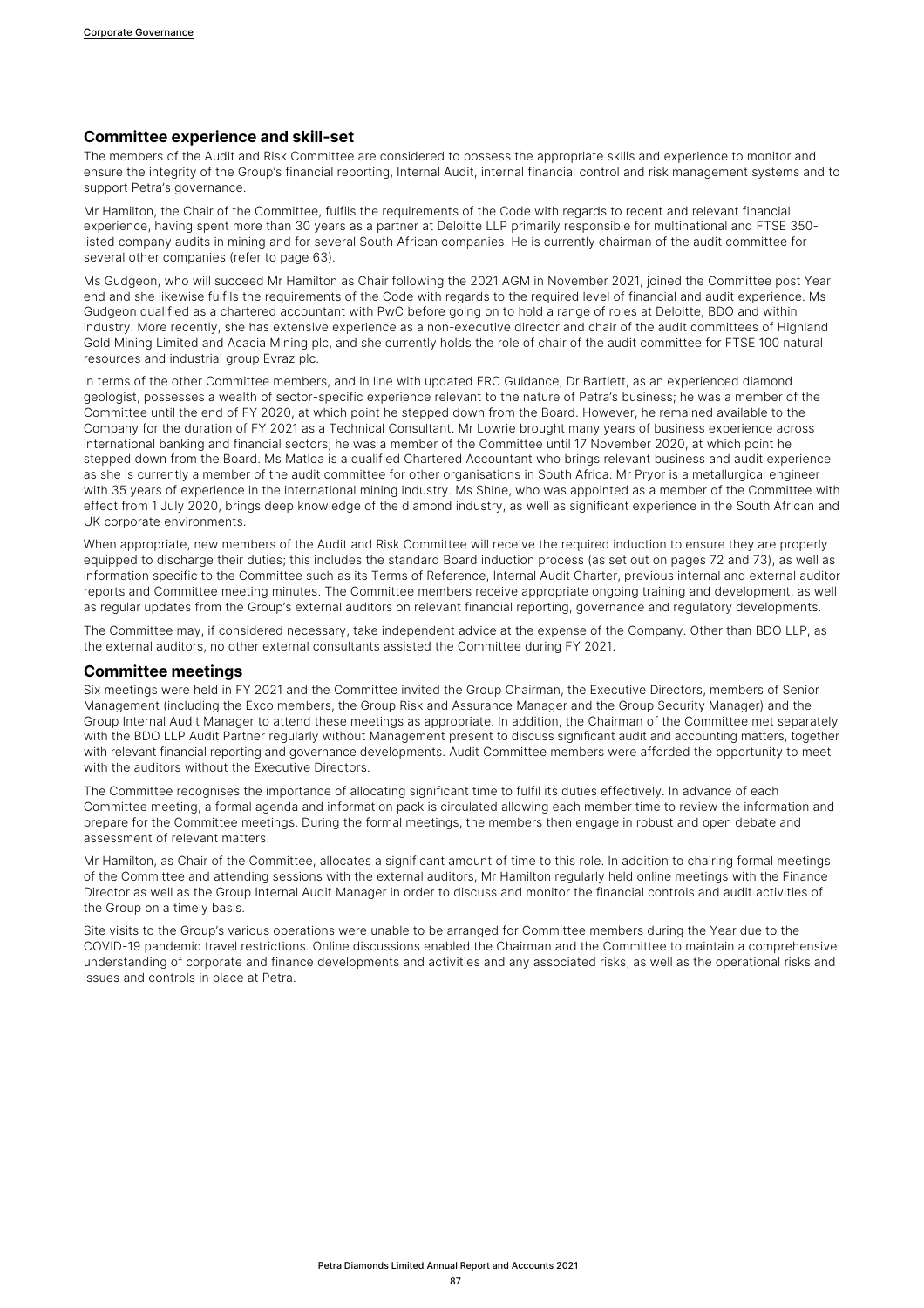## **Committee role and activities**

The principal functions of the Audit and Risk Committee are listed below, along with the corresponding activity and performance in FY 2021.

| Role                                                                                                                                                                                                                                                                                     | Activities in FY 2021                                                                                                                                                                                                                                                                                                                                                                                                                                                                                                                                                                                                                                                                                                                                                                                             | Outcomes                                                                                                                                                                                                                                                                                                                                                                         |
|------------------------------------------------------------------------------------------------------------------------------------------------------------------------------------------------------------------------------------------------------------------------------------------|-------------------------------------------------------------------------------------------------------------------------------------------------------------------------------------------------------------------------------------------------------------------------------------------------------------------------------------------------------------------------------------------------------------------------------------------------------------------------------------------------------------------------------------------------------------------------------------------------------------------------------------------------------------------------------------------------------------------------------------------------------------------------------------------------------------------|----------------------------------------------------------------------------------------------------------------------------------------------------------------------------------------------------------------------------------------------------------------------------------------------------------------------------------------------------------------------------------|
| To monitor the integrity<br>of the interim and<br>preliminary full year<br>results announcements,<br>as well as the Annual<br><b>Report and Accounts</b><br>published by the<br><b>Company, reviewing</b><br>significant financial<br>reporting judgements<br>contained therein.         | The Committee formally considered the Group's interim<br>results, preliminary full year results and Annual Report and<br>Accounts and considers that they present a fair, balanced<br>and understandable assessment of the Group's performance<br>and prospects. The Committee, on behalf of the Board, has<br>a specific process of review that enables it to make this<br>assessment, which includes a detailed appraisal by each<br>member. The Committee then met with the Executive<br>Directors to discuss any questions and comments.                                                                                                                                                                                                                                                                      | In accordance with the Code,<br>the Directors consider that the<br>Annual Report and Accounts<br>taken as a whole is fair, balanced<br>and understandable and<br>provides information necessary<br>for shareholders to assess the<br>Company's performance,<br>business model and strategy.                                                                                      |
|                                                                                                                                                                                                                                                                                          | In particular, the Committee assessed the balance of<br>information reported against its understanding of the Group,<br>as well as the tone and language used in the reporting,<br>ensuring that it should be comprehensible to readers of<br>various backgrounds.                                                                                                                                                                                                                                                                                                                                                                                                                                                                                                                                                |                                                                                                                                                                                                                                                                                                                                                                                  |
|                                                                                                                                                                                                                                                                                          | Outside of formal Committee meetings, accounting matters<br>were also discussed by the Chairman of the Committee and<br>the Finance Director. Key auditing, financial reporting and<br>governance matters, which typically focused on areas of<br>significant judgement, estimation or accounting policy<br>selection, were discussed with the Audit Partner ahead of<br>Committee meetings and then during the Committee<br>meetings.                                                                                                                                                                                                                                                                                                                                                                            |                                                                                                                                                                                                                                                                                                                                                                                  |
| To review and challenge,<br>where necessary,<br>accounting policies and<br>practices, decisions<br>requiring a major element<br>of judgement, the clarity<br>of disclosures,<br>compliance with<br>accounting standards,<br>and compliance with<br>regulatory and legal<br>requirements. | As part of its work to approve the Group's Financial<br>Statements, the Committee reviewed the key financial<br>reporting judgements and accounting policies therein. These<br>judgements were assessed through discussions with the<br>Group's auditors and presentations by Management in which<br>the Committee, where appropriate, challenged the basis for<br>such judgements and estimates.<br>Details of the significant matters considered by the<br>Committee in respect of the FY 2021 Annual Report are set<br>out on pages 90 to 94.                                                                                                                                                                                                                                                                  | The Committee considers that<br>the accounting policies used,<br>reporting disclosures,<br>compliance with accounting<br>standards and other<br>requirements are appropriate to<br>the Group in all regards, taking<br>account of the specialised<br>nature of its business.                                                                                                     |
| To ensure that Petra's<br>risk management<br>systems, internal<br>financial controls and<br>effective.                                                                                                                                                                                   | The Committee assesses the Company's risk management<br>systems, internal controls and internal financial controls on<br>an ongoing basis. As part of this, the Committee invites the<br>Group Chairman, the Executive Directors, Exco members,<br>other internal controls are the Group Internal Audit Manager and other members of the<br>Senior Management team to attend the meetings as<br>appropriate.<br>During these meetings, the Committee was provided with<br>updates on the Group's activities and the members<br>considered the risk and control implications on an ongoing<br>basis. Additionally, the Board as a whole received<br>presentations and reports by Management on operational<br>and financial performance each quarter that allowed for<br>assessment of risk and internal controls. | The Committee considers that<br>Petra's internal controls,<br>including its internal financial<br>controls, continue to be robust<br>and defensible.<br>The Committee will continue to<br>review and assess the<br>development of risk<br>management and internal control<br>systems, assisted by the work of<br>the Internal Audit team and the<br>Risk and Assurance function. |
|                                                                                                                                                                                                                                                                                          | The Committee meetings during FY 2021 included<br>presentations by BDO LLP regarding the results of the FY<br>2020 audit, the interim review for H1 FY 2021 and the FY<br>2021 Audit and Risk Committee Planning Report, with a<br>presentation by BDO LLP of the results of the FY 2021 audit<br>subsequent to the Year end. These presentations included<br>the auditors' observations and recommendations in respect<br>of internal controls that the Committee incorporated into its<br>overall assessment of the effectiveness of risk management<br>and controls.                                                                                                                                                                                                                                           |                                                                                                                                                                                                                                                                                                                                                                                  |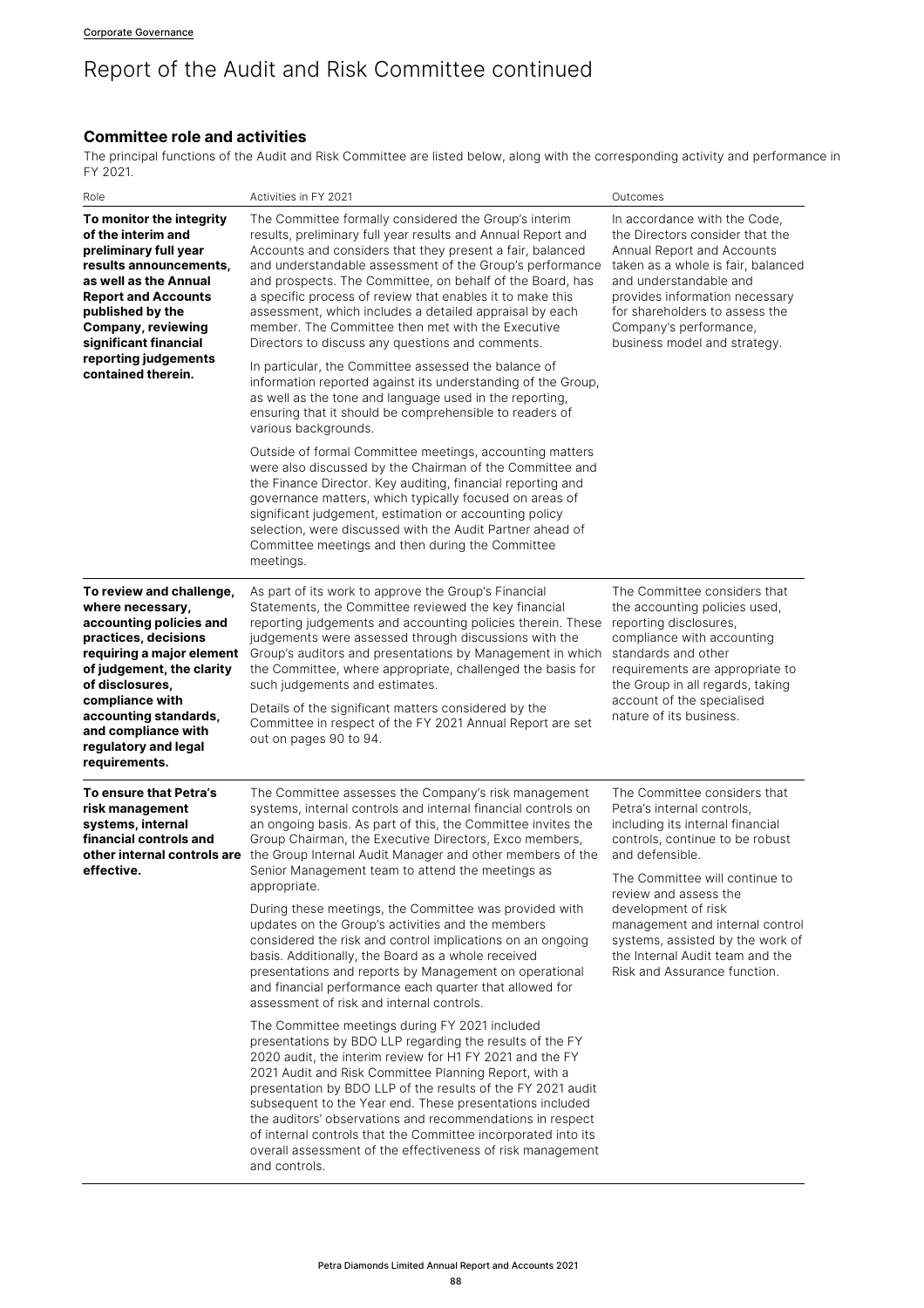| Role                                                                                                                                                                                                                                                                                                                                                                                                                                                                    | Activities in FY 2021                                                                                                                                                                                                                                                                                                                                                                                                                                                                                                                                                                                                                                                                                                                                                                                                                                                                     | Outcomes                                                                                                                                                                                                                                                                                                                                                                                                                                                                                                                                                                                                         |
|-------------------------------------------------------------------------------------------------------------------------------------------------------------------------------------------------------------------------------------------------------------------------------------------------------------------------------------------------------------------------------------------------------------------------------------------------------------------------|-------------------------------------------------------------------------------------------------------------------------------------------------------------------------------------------------------------------------------------------------------------------------------------------------------------------------------------------------------------------------------------------------------------------------------------------------------------------------------------------------------------------------------------------------------------------------------------------------------------------------------------------------------------------------------------------------------------------------------------------------------------------------------------------------------------------------------------------------------------------------------------------|------------------------------------------------------------------------------------------------------------------------------------------------------------------------------------------------------------------------------------------------------------------------------------------------------------------------------------------------------------------------------------------------------------------------------------------------------------------------------------------------------------------------------------------------------------------------------------------------------------------|
| To ensure the Internal<br><b>Audit function is</b><br>adequately resourced<br>and effective and is<br>supported by the<br>Committee in its role.                                                                                                                                                                                                                                                                                                                        | The Internal Audit Charter was reviewed, having been<br>approved by the Committee in FY 2019. The Committee<br>continued to assess the effectiveness of Internal Audit<br>during the Year and to review progress against the Internal<br>Audit Plan approved by the Committee.                                                                                                                                                                                                                                                                                                                                                                                                                                                                                                                                                                                                            | The Group Internal Audit<br>Manager, and supporting team,<br>will continue to work with the<br>Committee to ensure the<br>integrity and effectiveness of the<br>Group's internal control<br>procedures and risk<br>management systems.                                                                                                                                                                                                                                                                                                                                                                           |
| To consider the<br>appointment, re-<br>appointment or removal<br>of the external auditors.<br>to recommend the<br>remuneration and terms<br>of engagement of the<br>external auditors and to<br>assess the external<br>auditors' independence<br>and objectivity.<br>To review the engagement<br>of the external auditors to<br>ensure the provision of<br>non-audit services by the<br>external audit firm does<br>not impair their<br>independence or<br>objectivity. | In advance of the FY 2021 audit, the Committee reviewed<br>and approved the external auditors' audit planning<br>presentation and assessed the appropriateness of the audit<br>strategy, scoping, materiality and audit risks.<br>The Committee approved the audit fees as part of the audit<br>planning process. The Committee also reviewed audit-<br>related fees in relation to the interim review and agreed<br>upon procedures over the Company's ESG and Sustainability<br>Report.<br>During the Year, the Committee reviewed non-audit fees<br>and independence considerations in respect of BDO LLP's<br>role as Reporting Accountant as part of the Restructuring<br>process. Having considered the estimated fees, nature of<br>the services and safeguards to independence the<br>Committee ascertained that BDO LLP continue to be<br>independent and approved the services. | The Committee has taken<br>appropriate steps to assess the<br>independence of its auditors,<br>recognising the importance of<br>audit independence to the audit<br>process.<br>The Committee has reviewed<br>and gained a thorough<br>understanding of the external<br>auditors' strategy and has<br>satisfied itself that it is robust<br>and that the auditors remain<br>independent.                                                                                                                                                                                                                          |
| to relevant laws and<br>regulations, the<br>provisions of the Code<br>and the requirements of<br>the UK Listing Rules.                                                                                                                                                                                                                                                                                                                                                  | To give due consideration The Committee received adequate timely information,<br>briefings and training on all relevant regulatory updates and<br>developments. The Chairman of the Committee met<br>regularly without Management present with the BDO LLP<br>Audit Partner to discuss significant audit, accounting and<br>governance developments during the Year.                                                                                                                                                                                                                                                                                                                                                                                                                                                                                                                      | The Committee is satisfied that<br>Petra continues to act in<br>accordance with the Code and<br>all relevant laws, regulations and<br>the UK Listing Rules.                                                                                                                                                                                                                                                                                                                                                                                                                                                      |
| To review the adequacy<br>of the Company's<br>whistleblowing system,<br>its fraud detection<br>procedures and the<br>systems and controls in<br>place for bribery<br>prevention.                                                                                                                                                                                                                                                                                        | The Committee continues to consider the adequacy of the<br>various policies and systems in place across the Group that<br>cover the whistleblowing system, its fraud detection<br>procedures and the systems and controls in place for<br>bribery prevention.<br>The Group's whistleblowing procedure was reviewed and<br>updated during the Year, and the independent, external<br>whistleblowing and fraud hotline remains in place and<br>continues to be offered to all employees as well as other<br>stakeholders.                                                                                                                                                                                                                                                                                                                                                                   | In FY 2021 Petra received 28<br>reports involving alleged<br>irregularities considered<br>necessary to investigate, relating<br>mostly to fraud involving<br>recruitment scams, procurement<br>irregularities, non-compliance of<br>procedures, theft and corruption.<br>Of the 39 reports in total under<br>review, including eleven brought<br>forward from the previous year,<br>37 were resolved and closed,<br>with most of these found to be<br>unsubstantiated, while<br>appropriate actions were<br>instituted where warranted; two<br>remain under investigation.<br>Further information is included in |

the Company's 2021 ESG and Sustainability Report on page 20.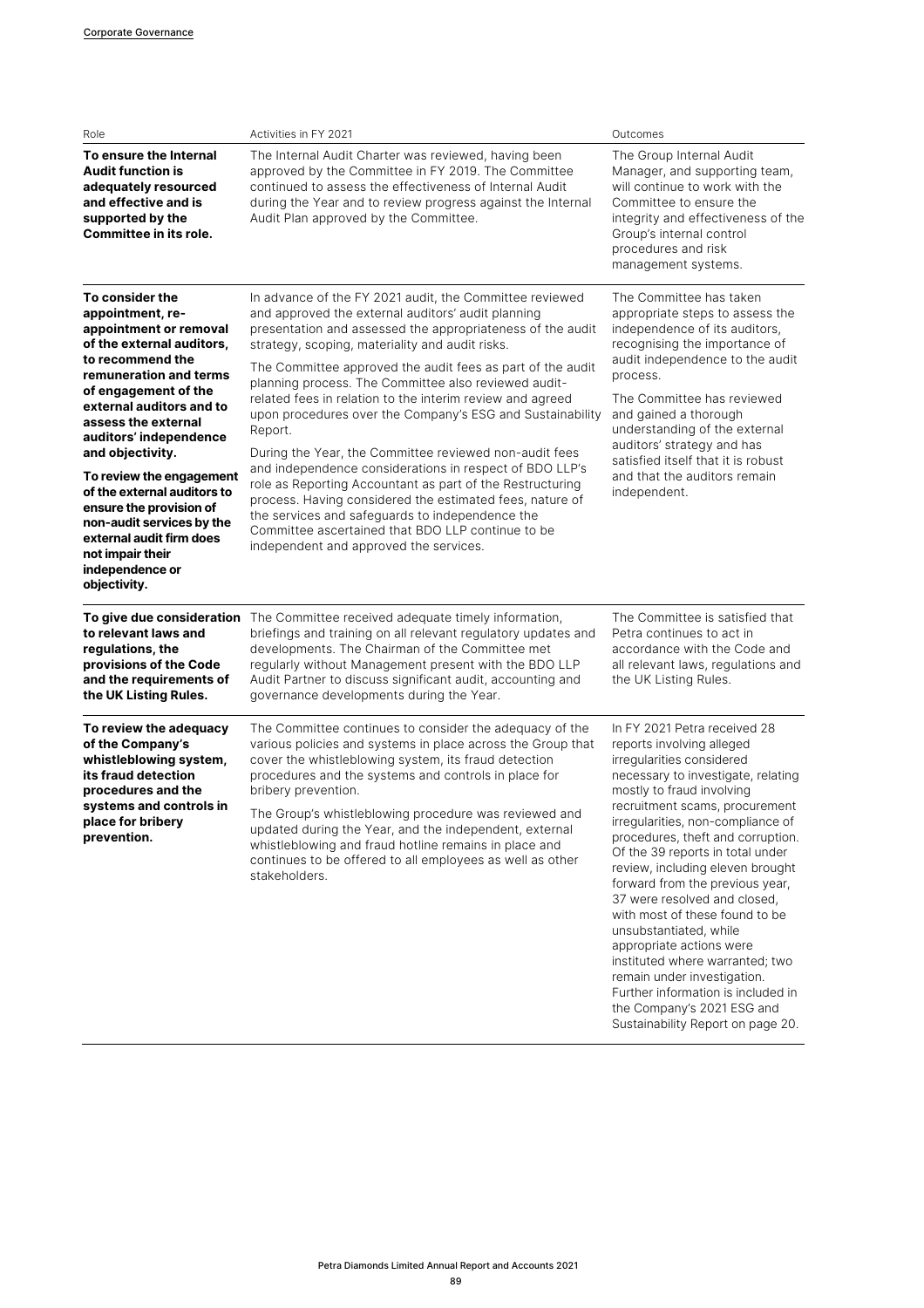#### **Significant issues considered by the Committee in FY 2021**

The following are considered by the Committee to be the significant issues considered by the Committee in respect of the Group's Financial Statements, based upon its interaction with both Management and the external auditors during the Year. These issues align with those disclosed in the Independent Auditors' Report on pages 131 to 140.

The Committee separately considered certain key areas warranting specific audit focus, in particular going concern and viability and impairments given the impact of COVID-19 and the weaker pricing environment, and compared these to the significant matters identified by the external auditors. The Committee assessed that all matters were adequately covered during the FY 2021 external audit.

Significant matters considered **OUR** COUR response to these matters

#### **Capital structure, going concern, debt Restructuring, banking covenants and viability statement**

**Notwithstanding the Restructuring undertaken during FY 2021, the Committee continued to focus on going concern, liquidity and covenant compliance coupled with facility availability, especially taking into account the uncertainty around potential future COVID-19 pandemic impacts.**

**Management's base case forecasts as at the date of this report indicate that the Group will maintain sufficient liquidity and operate within its covenants across the period to 31 December 2022. However, the Group's forecasts remain sensitive to both trading conditions and the potential impact of COVID-19; however, there are sufficient funds available to settle the South African lender facilities.**

**Management forecasts to FY 2026 contained with the viability statement indicate on a base case scenario that there will be a partsettlement of the US\$336 million loan notes due in 2026 ("Loan Notes").**

The Committee members critically reviewed the forecast cashflow and banking covenant models presented by Management against forecast Group liquidity requirements and required covenant ratios in relation to the banking facilities, carried out a detailed and robust review of the impact of COVID-19 on assumptions pertaining to a disruption to operations at its South African mines, as well as considered the potential impact of other unforeseen disruptions such as labour stoppages and flood events, a sustained decline in rough diamond prices of 5%, a sustained 5% strengthening in the forecast South African exchange rate against the US Dollar and an increase in operating costs.

The Committee members considered the results under the base case scenario, noting that the continued availability of the South African banking facilities was crucial to the assessment. The Committee noted the forecasts indicate that the Company will be able to operate within covenants set out in accordance with the Restructuring agreements and maintain sufficient liquidity.

However, the Committee noted that proposed first lien covenants were set with limited headroom to base case. As such, although adequate liquidity is maintained throughout the review period under each of the individual scenarios subject to the continued availability of the South African Lender Group bank facilities. The results of the stress testing indicated that in the event of a combination of all tested scenarios, possible covenant breaches associated with the South African banking facilities may occur at June 2022, while a breach is also projected in December 2022 on an individual stress test basis. The Committee noted that at the time of any covenant breach in June 2022 and December 2022 under such scenarios, projected cash balances exceed outstanding debt under these facilities, which would allow the Group to fully pay down the drawn facilities prior to the breach occurring and maintain adequate liquidity. At the time of any covenant breach in June 2022 and December 2022 under such scenarios, projected cash balances exceed outstanding debt under these facilities, which would allow the Group to fully pay down the drawn facilities prior to the breach occurring and maintain adequate liquidity. The forecasts indicate that under the sensitivity scenarios, the Group is not reliant on the facilities. The Company has also commenced with steps towards renegotiating available banking facilities and associated covenants to address the risk of a breach occurring.

Having considered the cashflow forecast, risks and sensitivity analysis, the Committee was satisfied with Management's forecast and judgement that the going concern basis of preparation remained appropriate.

The Committee reviewed the assumptions in the viability base case, as well as individual stress tested scenarios, considering the expected remaining LOMs of both Cullinan and Finsch, coupled with expected levels of cashflow generation available to part-settle the Loan Notes or within a reasonable timeframe after maturity. The Committee reviewed the stretched downside scenario, which incorporates a combination of production disruptions, price and foreign exchange stressors, noting that liquidity is projected to be tight with little or no capital repayment of the existing Loan Notes in March 2026. In such a downside scenario, the willingness of Noteholders at the time of the possible refinancing on or before maturity, as well as the terms and conditions of such a refinance, may make a refinancing of the Loan Notes prohibitive. This may see the Company having to resort to an equity raise or asset sales should a refinancing be unsuccessful. A successful equity raise would be dependent upon feasibility studies to access the deeper levels of the orebodies at both Cullinan and Finsch and extending the LOMs beyond 2030.

Having considered the assumptions and projections of the Group's viability for the fiveyear period to FY 2026 and the possibility of an equity raise in the future, the Committee was satisfied that it has a reasonable expectation that the Group will be able to continue to operate and meet its liabilities as they fall due over the review period.

The Committee assessed the disclosures in the Annual Report and Financial Statements in respect of going concern, viability and covenant compliance and concluded that they were appropriate. Refer to note 1.1 on pages 146 to 148 for further details.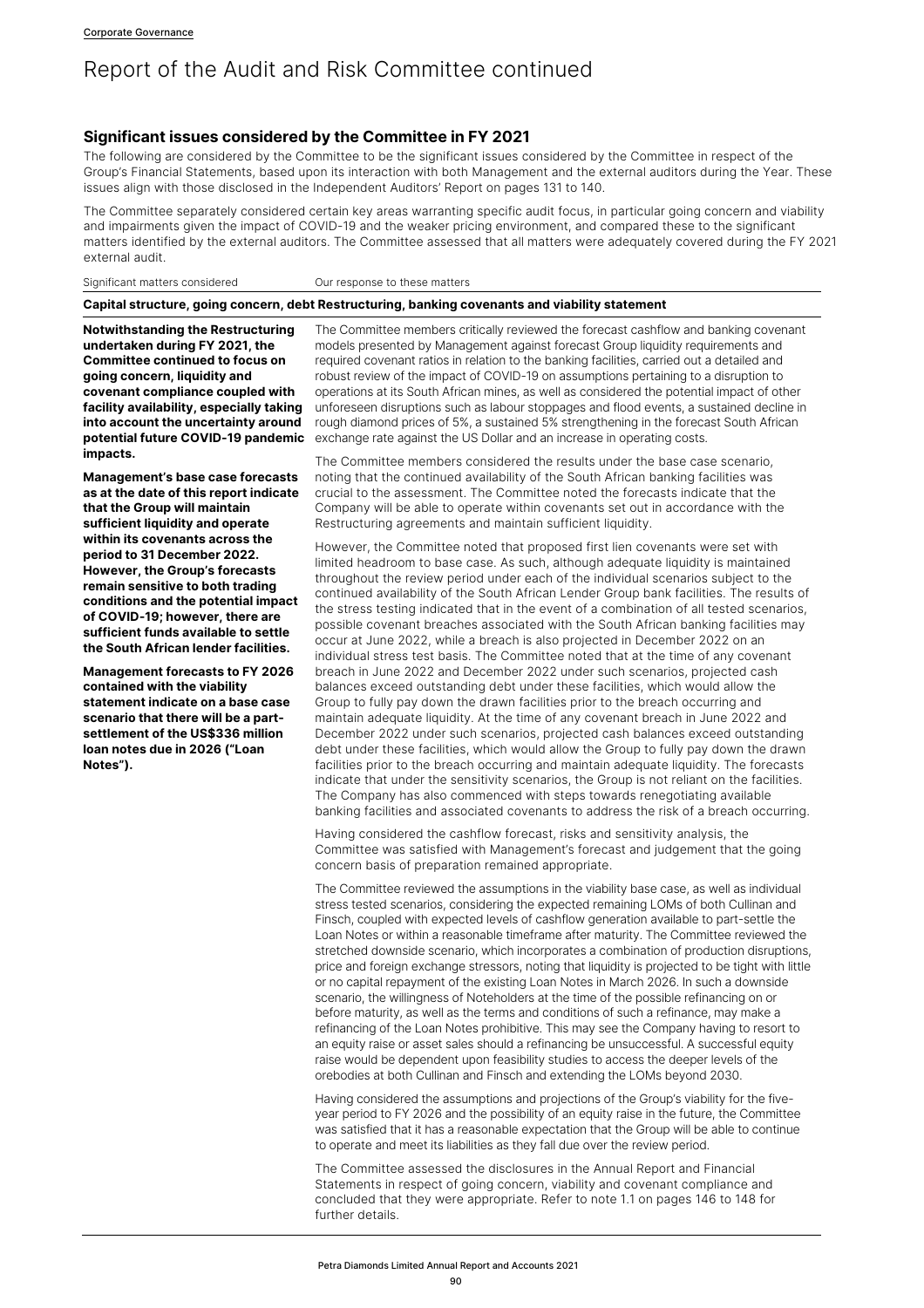|  | Significant matters considered |
|--|--------------------------------|
|  |                                |

**Carrying value of mining assets**

**The carrying values of the mining assets at all of the operations were key focus areas for the Committee in FY 20201 on the back of the sustainability of the recovery in the diamond market, the impact of any future COVID-19 lockdowns and volatility in the ZAR/US Dollar exchange rate.**

**At Finsch and Koffiefontein, impairment indicators were identified and impairment charges of US\$15.1 million and US\$2.2 million respectively were recognised.** 

**No impairment indicators were identified at Cullinan and no reversal of previous impairments were deemed appropriate.**

**Impairment considerations relating to Williamson are discussed below.**

**The impairment tests include significant estimates and judgements and therefore represented a key focus for the Committee, as covered in note 8 on pages 151 to 154.**

The current market conditions in the global rough diamond market, the ongoing impact of the COVID-19 pandemic, volatility of and variability in product mix are all factors impacting the rough diamond prices achieved by Petra during the Year, and the impact of the strengthening South African Rand, specifically in the period leading up to Year-end, coupled with the unexpectedly high waste-ingress experienced at Finsch toward the middle of FY 2021, were all key indicators to be considered by the Committee in assessing the carrying value of the mining assets.

Our response to these matters

The Committee critically reviewed the key assumptions and parameters (diamond price forecasts versus historical pricing trends and the impact of COVID-19 pandemic on the market outlook, foreign exchange rates against current and forward rates, and the basis for production, cost forecasts and the determination of the discount rate) in the LOM plans for Cullinan, Finsch, and Koffiefontein that supported the impairment tests performed by Management.

In addition, the Committee reviewed, for all the operations, the sensitivity analysis performed by Management on key parameters of potential impairments under various scenarios. The Committee has also reviewed the assumptions around price recovery post COVID-19 and compared such recovery to pre COVID-19 diamond prices. Analyst reports, media sources and public statements from other diamond companies were also critical to the Committee's review of the impairment models.

The changes to the underlying operational plans, costs and capital expenditure assumptions did not materially change the valuation of these assets compared to earlier reviews of this nature and thus did not indicate any impairment on a standalone basis. The revised Koffiefontein mining plan with reduced Capex resulting in a shorter remaining LOM assumption is still appropriate. However, the strengthening of the ZAR against the US Dollar, unexpected waste-ingress at Finsch impacting recovery grades and Koffiefontein's underperformance to previous mining plans compared to earlier assumptions resulted in the Finsch and Koffiefontein operational assets' carrying values being partially impaired to reflect the latest assessment of the recoverable value.

The Committee further reviewed the relevant disclosure in the Financial Statements to ensure compliance with reporting standards.

#### **Williamson held for sale and impairment considerations**

**The carrying values of the mining assets at Williamson and the accounting treatment was a key focus area for the Committee in FY 2021 on the back of the Board's decision to review its strategic options at Williamson.**

**Williamson was recognised as an asset held for sale under IFRS 5 as a result of the Board's review of its strategic options around Williamson.**

**At Williamson, impairment indicators were identified and impairment charges of US\$21.4 million were recognised representing the difference between the Williamson assets measured at the lower of their carrying amount and fair value less costs to sell. In determining the fair value used to calculate the appropriate write down, consideration of the best available information at the present time.**

**The impairment tests include significant estimates and judgements and therefore represented a key focus for the Committee, as covered in note 37 on pages 201 and 202.**

The Committee critically reviewed the key criteria required under IFRS 5 to classify the Williamson operation as an asset held for sale. For this to be the case, all of the following criteria have been met: Management must have committed to a plan to sell; the operation must be available for sale; an active search for a buyer is in place; and a transaction is highly probable within 12 months of classifying as held for sale.

The Committee reviewed the impairment assumptions around the impairment charge in respect of the Williamson assets. Under IFRS 5, the Group is required to measure a non-current asset classified as held for sale at the lower of its carrying values and the recoverable amount (fair value less costs to sell). The Committee reviewed the carrying value of the Williamson assets and challenged Management's assumptions and judgement around the fair value used to calculate the write down. The Committee also considered current discussions with vendors, the latest LOM plan assessment and the best available information at the present time in assessing the fair value arrived at by Management.

The Committee gave consideration to Management's assumptions in respect of a provision amounting to US\$19.5 million raised for unsettled and disputed tax claims.

Based on its enquiries and assessment the Committee was of the opinion that the Williamson operation met the criteria under IFRS 5 to be classified as an asset held for sale and that the determination of the recoverable amount was appropriate. The Committee further reviewed the relevant disclosure in the Financial Statements to ensure compliance with reporting standards.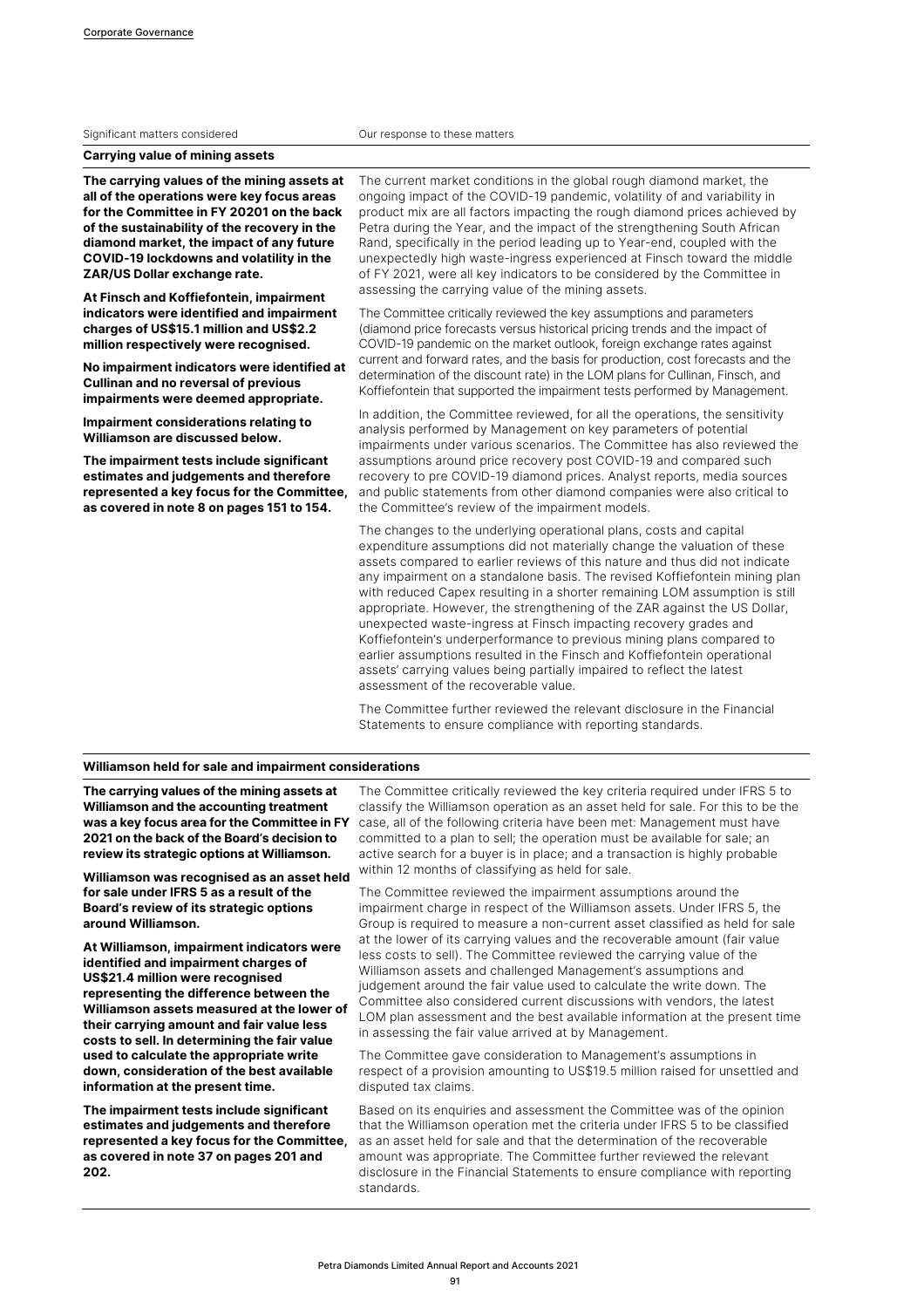# **Significant issues considered by the Committee in FY 2021 continued**

| Significant matters considered                                                                                                                                                                                                                                                                                                                                         | Our response to these matters                                                                                                                                                                                                                                                                                                                                                                                                                                                                                                                                                                                                                                                                                                                                               |
|------------------------------------------------------------------------------------------------------------------------------------------------------------------------------------------------------------------------------------------------------------------------------------------------------------------------------------------------------------------------|-----------------------------------------------------------------------------------------------------------------------------------------------------------------------------------------------------------------------------------------------------------------------------------------------------------------------------------------------------------------------------------------------------------------------------------------------------------------------------------------------------------------------------------------------------------------------------------------------------------------------------------------------------------------------------------------------------------------------------------------------------------------------------|
| <b>Tanzanian legislative environment</b>                                                                                                                                                                                                                                                                                                                               |                                                                                                                                                                                                                                                                                                                                                                                                                                                                                                                                                                                                                                                                                                                                                                             |
| At Williamson, ongoing risks arising from<br>legislative changes and political<br>uncertainties, alongside the remaining<br>uncertainty around the recovery of VAT<br>receivables and the continued confinement<br>of the blocked diamond parcel (due for<br>export in FY 2018) continued to represent a<br>significant area of focus for the Committee<br>in FY 2021. | The Committee reviewed updates to legislative changes, reviewed<br>associated commentary from legal bodies and discussed with Management<br>and the Company's legal counsel the potential impact of the legislative<br>changes on the Williamson LOM plan and impairment test. Consideration of<br>the Board's review of its strategic options at Williamson was taken into<br>account.                                                                                                                                                                                                                                                                                                                                                                                     |
|                                                                                                                                                                                                                                                                                                                                                                        | During FY 2018, an investigation into the Tanzanian diamond sector by a<br>parliamentary committee in Tanzania was undertaken to determine if<br>diamond royalty payments were being understated. In connection with this,<br>Petra announced on 11 September 2017 that a parcel of diamonds<br>(71,654.45 carats) from the Williamson mine had been blocked for export to<br>Petra's marketing office in Antwerp.                                                                                                                                                                                                                                                                                                                                                          |
|                                                                                                                                                                                                                                                                                                                                                                        | The assessment of the recoverability of the diamond parcel required<br>significant judgement. In making such a judgement, the Committee<br>considered the Group's ongoing discussions with the GoT, verbal<br>confirmation that the GoT still holds the diamond parcel in the course of the<br>ongoing discussions held with the GoT, an assessment of the internal<br>process used for the sale and export of diamonds confirming such process<br>is in full compliance with legislation in Tanzania and the Kimberley Process,<br>and legal advice received from the Group's external in-country attorneys<br>which supports the Group's position.                                                                                                                        |
|                                                                                                                                                                                                                                                                                                                                                                        | The Committee also received confirmation that all subsequent parcels of<br>diamonds have been exported from Tanzania for eventual sale at the<br>Company's marketing office in Antwerp. While a resolution has not yet been<br>reached with regards to the parcel of diamonds that was blocked for<br>export, based on the above judgements and assessment thereof, the<br>Committee agrees with Management's assessment that the diamond parcel<br>will be released by GoT and will be available for future sale.                                                                                                                                                                                                                                                          |
|                                                                                                                                                                                                                                                                                                                                                                        | The Committee reviewed the VAT legislation amendment which now allows<br>for VAT input credit to be claimed on the export of raw materials. The<br>amendment became effective on 17 June 2020. The Committee considered<br>the impact of the legislation change on VAT receivables pre-July 2017 and<br>VAT receivables post 1 July 2020. Further consideration was undertaken by<br>the Committee of Management's assessment that the pre-July 2017 VAT is<br>legally valid and remains recoverable by reviewing the historical in-country<br>legal advice and confirming that no change to the legal opinion was<br>implemented. The Committee also noted that a total of US\$10 million in VAT<br>refunds was received during FY 2021 relating to the pre-July 2017 VAT. |
|                                                                                                                                                                                                                                                                                                                                                                        | The Committee considered Management's discounting provision based on<br>Management's analysis of the expected timing of receipts and suggested<br>risk adjusted discount rate.                                                                                                                                                                                                                                                                                                                                                                                                                                                                                                                                                                                              |
|                                                                                                                                                                                                                                                                                                                                                                        | Additionally, the impact of care and maintenance at Williamson, the forecast<br>for production to re-commence in FY 2022 and ongoing discussions with<br>GoT were reviewed by the Committee.                                                                                                                                                                                                                                                                                                                                                                                                                                                                                                                                                                                |
|                                                                                                                                                                                                                                                                                                                                                                        | The Committee reviewed the relevant disclosure in the Financial<br>Statements to ensure compliance with reporting standards.                                                                                                                                                                                                                                                                                                                                                                                                                                                                                                                                                                                                                                                |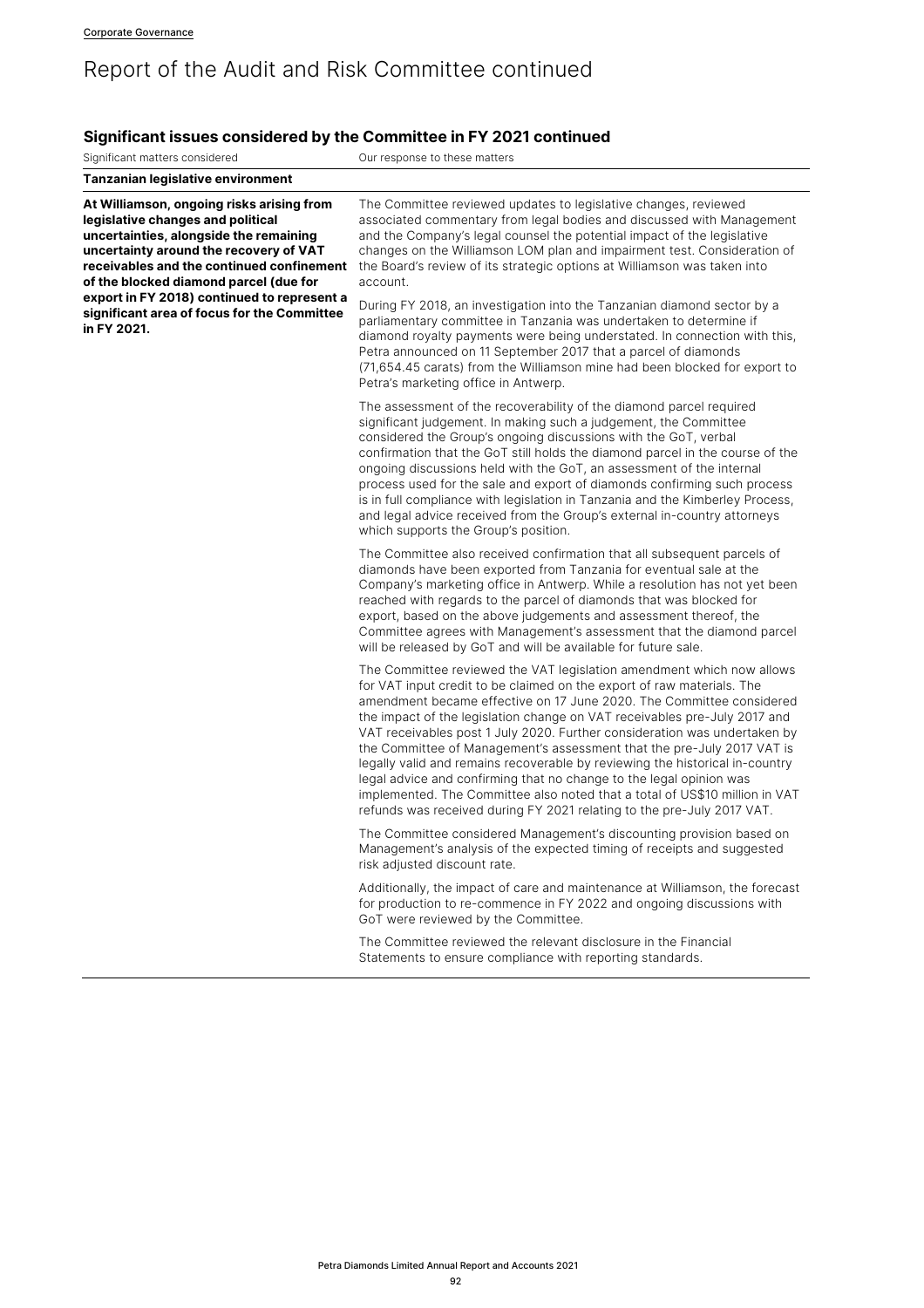#### Significant matters considered **Construction** Our response to these matters

**Litigation at Williamson**

**In May 2020, the Group received litigation claims from a UK based law firm, Leigh Day, in respect of various alleged human rights abuses at Williamson. The Group was also contacted by RAID, a human rights NGO based in the UK, subsequent to Year end with similar claims. The financial impact of the risks associated with such claims required the Committee to focus on the settlement agreement entered into with Leigh Day in respect of the claims.**

**The agreed total settlement figure of £4.3 million (US\$6.1 million) includes the sum to be distributed to the claimants by Leigh Day, a contribution to the claimants' legal expenses and funds which Petra has committed to invest in programmes dedicated to providing sustainable support to the communities living around the mine. The Company also announced that its settlement agreement with Leigh Day included a framework pursuant to which an additional payment will be made by Petra in respect of up to 25 additional potential claimants who came forward in the final stages of the settlement negotiations. A settlement, on a no admission of liability basis, in relation to these 25 additional claims has been reached with Leigh Day.**

**In addition to the aforementioned £4.3 million (US\$6.1 million) payment, the Company also incurred and provided for additional total costs of US\$6.6 million related to this matter in its FY 2021 accounts, the majority of which relate to legal, consultant, investigation and expert fees and which also cover the settlement of the 25 additional claims with Leigh Day.**

**Recoverability of BEE loans receivable**

**Given the successful completion of the Group's Restructuring, the offsetting of the BEE receivables against the BEE payables and the cashflows of the underlying operating mines, the Committee considered the recoverability of the BEE loans a key issue.**

**The Group's expected credit loss reversal for the BEE loans receivable amounted to US\$5.8 million, comprising US\$5.8 million for Cullinan and Finsch and US\$nil in respect of Koffiefontein BEE loan receivables.**

The Committee reviewed the claims letter received from Leigh Day and noted its content and alleged claims. Responses by Management during the Year to Leigh Day were also reviewed. The responses to RAID were also reviewed and included setting out the proactive measures taken to strengthen human rights management at Williamson.

The reports of external advisers, appointed to assist with the in-depth investigation, working with the legal team, and legal substance of the claims, and the establishment of the Tunajali Committee comprising of iNEDs (including the Chair of the Audit and Risk Committee) to oversee the investigation, was noted and reviewed by the Committee.

The Committee held calls with the advisers and the Chair of the Tunajali Committee to understand the scope of the work and also the terms and conditions of the settlement agreement and the costs relating to the matter. The discussions held with both the Tunajali Committee and advisers confirmed that the settlement terms and settlement amounts reached with Leigh Day were appropriate.

The Committee considered Management's approach, based on the information presented, to be appropriate and reviewed the disclosure in the Annual Report for compliance with reporting standards.

The Committee reviewed the expected credit loss assessment calculations and confirmed that the calculations were based on the approved LOM models for Cullinan and Finsch used in the 30 June 2021 impairment testing under different pricing scenarios.

The Committee considered Management's assumptions in the impairment models around pricing, discount rates, the market outlook, foreign exchange rates against current and forward rates, and the basis for production and cost forecasts. Taking into account the agreement entered into with the BEE partners allowing for the successful offsetting of the BEE loans receivable against the BEE loans payable, such approach was deemed appropriate and Management's assumptions used in the impairment models were considered appropriate.

The Committee also noted no adjustment was appropriate in respect of Koffiefontein due to the shorter LOM and decreasing future cashflows available, and agreed with Management that the full amount in respect of BEE loans receivable related to Koffiefontein should remain provided for.

The Committee considered the expected credit loss reversal assessment by Management to be well balanced and appropriate, and reviewed the disclosure in the Financial Statements for compliance with reporting standards.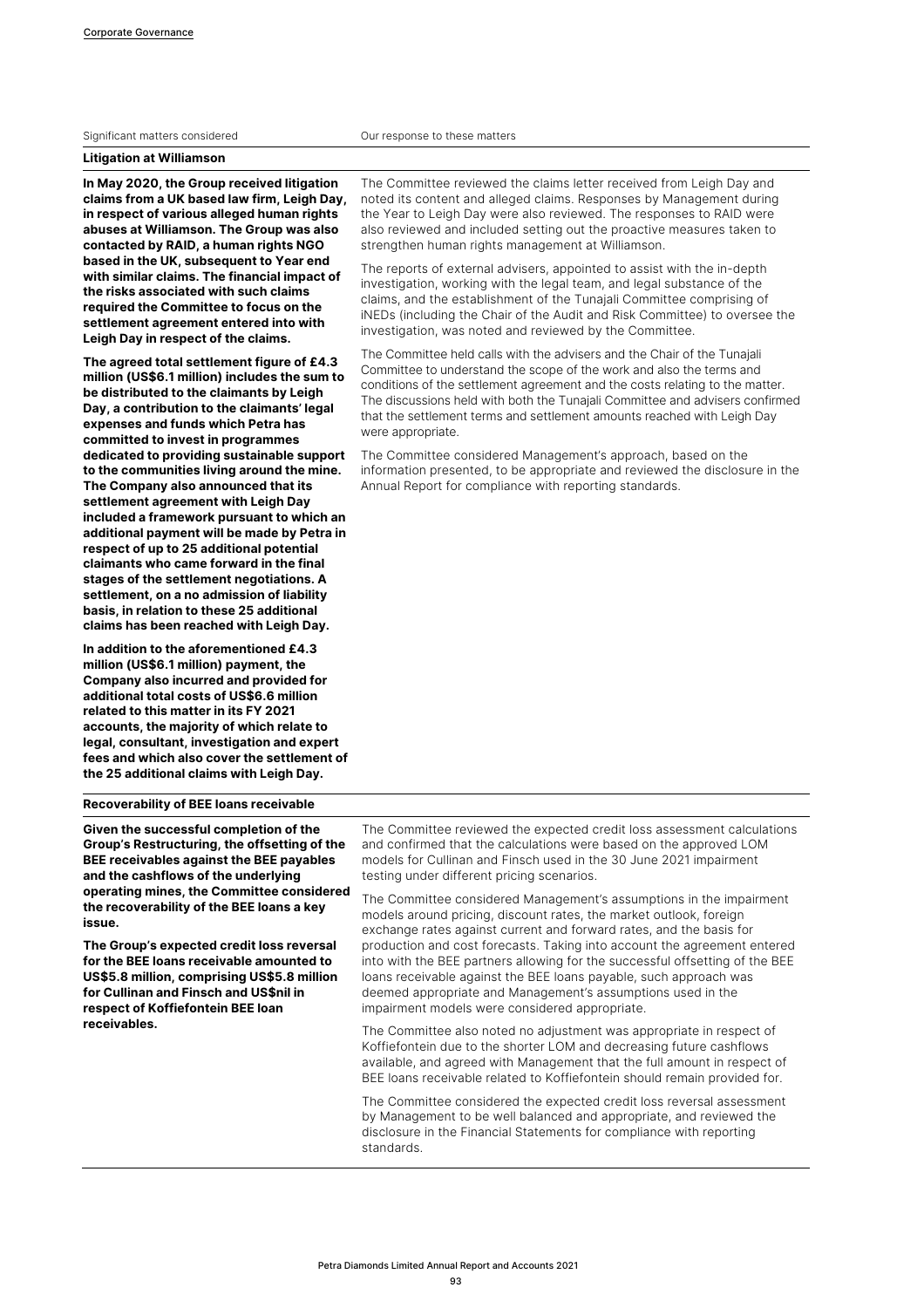### **Significant issues considered by the Committee in FY 2021 continued**

Significant matters considered **OUR COURTS** Our response to these matters

| <b>Accounting treatment of the Restructuring</b>                                                                                                                                                                                                                                                                                                    |                                                                                                                                                                                                                                                                                                                                                                                                                                                                                                                                                               |
|-----------------------------------------------------------------------------------------------------------------------------------------------------------------------------------------------------------------------------------------------------------------------------------------------------------------------------------------------------|---------------------------------------------------------------------------------------------------------------------------------------------------------------------------------------------------------------------------------------------------------------------------------------------------------------------------------------------------------------------------------------------------------------------------------------------------------------------------------------------------------------------------------------------------------------|
| The successful completion of the Group's<br>debt Restructuring gave rise to accounting<br>considerations regarding the accounting<br>treatment for the debt-for-equity swap, the<br>accounting treatment of unamortised costs,<br>including the accounting treatment of<br>transaction costs and accrued interest<br>associated with the New Notes. | The Restructuring comprised two major components: 1) the debt-for-equity<br>swap of US\$415.0 million, involving the issue of 8.9 billion shares with a market<br>value of US\$194.0 million, and the respective gain of US\$213.3 million realised<br>on extinguishment of the notes and 2) the extinguishment of the remaining<br>notes through the issue of New Notes for a value of US\$295.0 million, the<br>issue of US\$30.0 million of New Notes in the form of New Money, and US\$11.7<br>million of transaction costs capitalised to the New Notes. |
|                                                                                                                                                                                                                                                                                                                                                     | The Committee reviewed the final Restructuring agreements and assessed<br>whether the transactions and amounts had been appropriately reflected in<br>the accounting treatment. The Committee reviewed the agreement terms<br>and the share price at transaction date to assess accuracy of the gain on<br>extinguishment of the notes. The Committee agreed with Management's<br>assessment and deemed the gain on extinguishment to be appropriate.                                                                                                         |
|                                                                                                                                                                                                                                                                                                                                                     | The Committee assessed Management's treatment of the costs relating to<br>the Restructuring, including the allocation of the costs between equity, the<br>Notes and the first lien facilities.                                                                                                                                                                                                                                                                                                                                                                |
|                                                                                                                                                                                                                                                                                                                                                     | The Committee considered Management's approach based on the<br>information presented, to be appropriate and reviewed the disclosure in<br>the Annual Report and Accounts for compliance with reporting standards.                                                                                                                                                                                                                                                                                                                                             |

Each of these areas, also represented key audit matters or otherwise areas of audit focus for BDO LLP and, accordingly, the Committee was provided with detailed written and oral presentations by the engagement team on each of these matters. Additionally, the engagement team provided presentations on the audit assessment of Williamson as an asset held for sale and related accounting treatment and disclosure by Management. On the basis of their work, BDO LLP reported to the Committee no inconsistencies or misstatements that were material in the context of the Financial Statements as a whole.

#### **External auditors**

During the Year, the Committee fully considered the effectiveness, objectivity, skills, capacity and independence of BDO LLP considering all current ethical guidelines, and was satisfied that all these criteria were met. The auditors' fees were approved as part of this process.

The effectiveness of the external auditors was deliberated, giving consideration to recent FRC guidance on assessing audit quality. The Committee places considerable importance on the following attributes: African mining sector experience (given the specialised nature of the industry), service levels, audit quality, sound auditor judgement, the willingness and ability to challenge Management and provision of value for money.

In forming its assessment of the effectiveness of the audit, prior to the audit the Committee considered the FRC's Audit Quality Review report on BDO LLP, received formal presentations regarding the proposed audit strategy, and the Chairman met separately with the Audit Partner to discuss the audit strategy in detail. These forums enabled the Committee to assess the extent to which the audit strategy was considered to be appropriate for the Group's activities and addressed the risks the business faces, including factors such as: independence, materiality, the auditors' risk assessment versus the Committee's own risk assessment, the extent of the Group auditors' participation in the subsidiary component audits and the planned audit procedures to mitigate risks.

Following the audit, BDO LLP presented their findings to the Committee and met separately with the Committee Chairman to discuss key audit judgements and estimates. This provided an opportunity to assess the audit work performed, understand how Management's assessments had been challenged and assess the quality of conclusions drawn.

The Committee also made enquiries of Senior Management to obtain its feedback on the audit process and considered this feedback in its assessment.